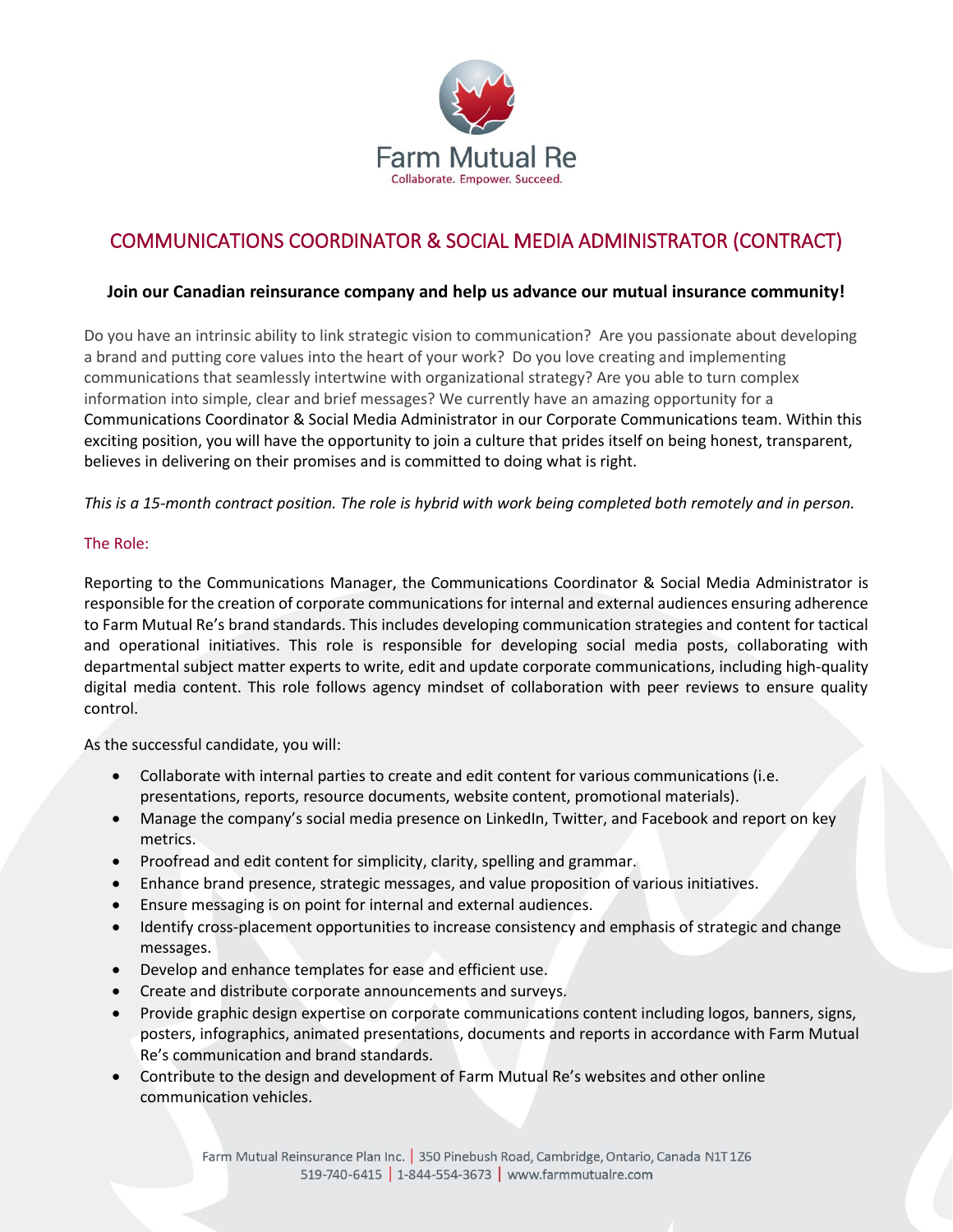

- Coordinate with departmental subject matter experts to create, update and improve web content so it adheres to brand standards and is accurate and relevant to audiences.
- Create content for other digital platforms.
- Monitor new and emerging web communications technologies and trends.

# Your Skills and Qualifications:

- 1 to 4 years of experience in a communications-related role.
- A university degree or college diploma/degree in Communications, Marketing or related field.
- Demonstrated writing and editing skills for business communications.
- Exceptional interpersonal and verbal skills.
- Skilled at developing comprehensive communication strategies aligned to audience needs.
- Proficient in Adobe Creative Suite (Photoshop, Illustrator, InDesign, Premiere), Adobe Acrobat, Microsoft Office (Word, Excel, PowerPoint, SharePoint, Power BI), Google Analytics, marketing campaign software (e.g., Mailchimp, Active Campaign). Some experience with web content management tools and online analytics.
- Expert social media administration and management skills (LinkedIn, Facebook, Twitter and Hootesuite).
- Strong project management and organizational skills.
- Experience with interactive media (e.g. video production) an asset.
- Superior attention to detail and accuracy.

### Join Our Team!

Recognized as one of Waterloo Area's Top Employers 2022 as well as one of Canada's Greenest Employers 2022, at Farm Mutual Re we are committed to inclusion for all and cultivating belonging where everyone can be their authentic and best selves. Operating since 1959, Farm Mutual Re is a general reinsurer, sharing in the property, automobile, liability and other risks originally accepted by insurance companies operating principally in Canada and the United States.

We're passionate about empowering and supporting our employees and business partners. Our relationships are the foundation that help us advance the mutual insurance community. We take pride in giving back to our community and the environment. We hold ourselves accountable for the promises we make to our members, employees and business partners.

Our office is in Cambridge, Ontario off the 401 in a state-of-the-art, environmentally friendly building. Our employees enjoy perks that include complimentary access to an on-site gym, a variety of fitness classes, wellness coaching, a ping-pong table and mini massages as well as the flexibility to work remotely as we embrace the modern hybrid work environment. Our culture is supportive of achieving a balanced and healthy lifestyle. In addition to a great working environment, we invest in our employees continued professional development, offer a competitive salary, employer-paid benefits, pension plan and more.

### How to Apply:

Don't miss this opportunity to join our team. Visit our website and complete our **[Employment Application](https://www.cognitoforms.com/FarmMutualRe1/FarmMutualReEmploymentApplication)**.